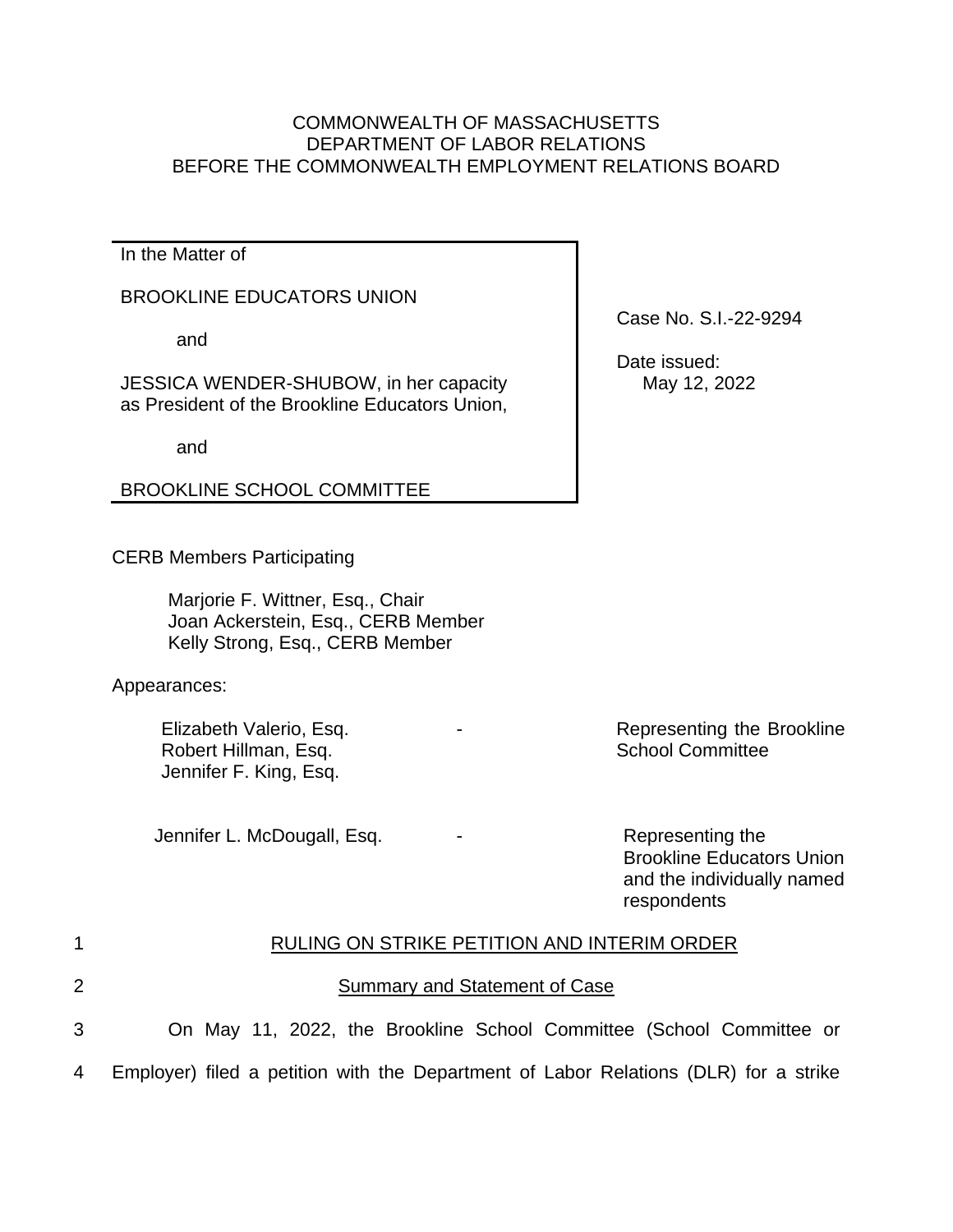investigation (Petition) pursuant to Section 9A(b) of M.G.L. c. 150E (the Law). The Petition alleged that a strike within the meaning of M.G.L c. 150E, §9A(a) was about to occur and that this strike has been induced, encouraged and condoned by the Brookline Educators Union (BEU or Union), and Jessica Wender-Shubow (Wender-Shubow), individually and in her capacity as President of the BEU, and Robert Miller (Miller), individually and in his capacity as Vice President of the BEU.

 On May 11, 2022, the DLR issued a Notice of Strike Investigation, which the School Committee caused to be served by hand on each of the named respondents. On May 12, 2022, Marjorie F. Wittner, Chair of the Commonwealth Employment Relations Board (CERB), conducted a strike investigation pursuant to Section 11 of the Law and 11 Rule 16.03 of the DLR's Rules, 456 CMR 16.03.<sup>1</sup> The School Committee and the Union 12 had an opportunity to be heard, to examine witnesses and to introduce evidence.<sup>2</sup> The record was closed on May 12, 2022.

 As explained below, the CERB concludes that the BEU and its membership are about to engage in a strike in violation of Section 9A(a)of the Law and that the Union, acting through its President Jessica Wender-Shubow, induced, encouraged and condoned the strike.

- 
- 

## Stipulations of Fact

21 1. The Town of Brookline (Town) is a public employer within the meaning of Section 22 1 of the Law.

<sup>&</sup>lt;sup>1</sup> The investigation was conducted remotely.

 The Union did not call any witnesses. The CERB allowed the parties to have oral argument in lieu of submitting post-hearing briefs. The Union made its oral argument at the close of the School Committee's case.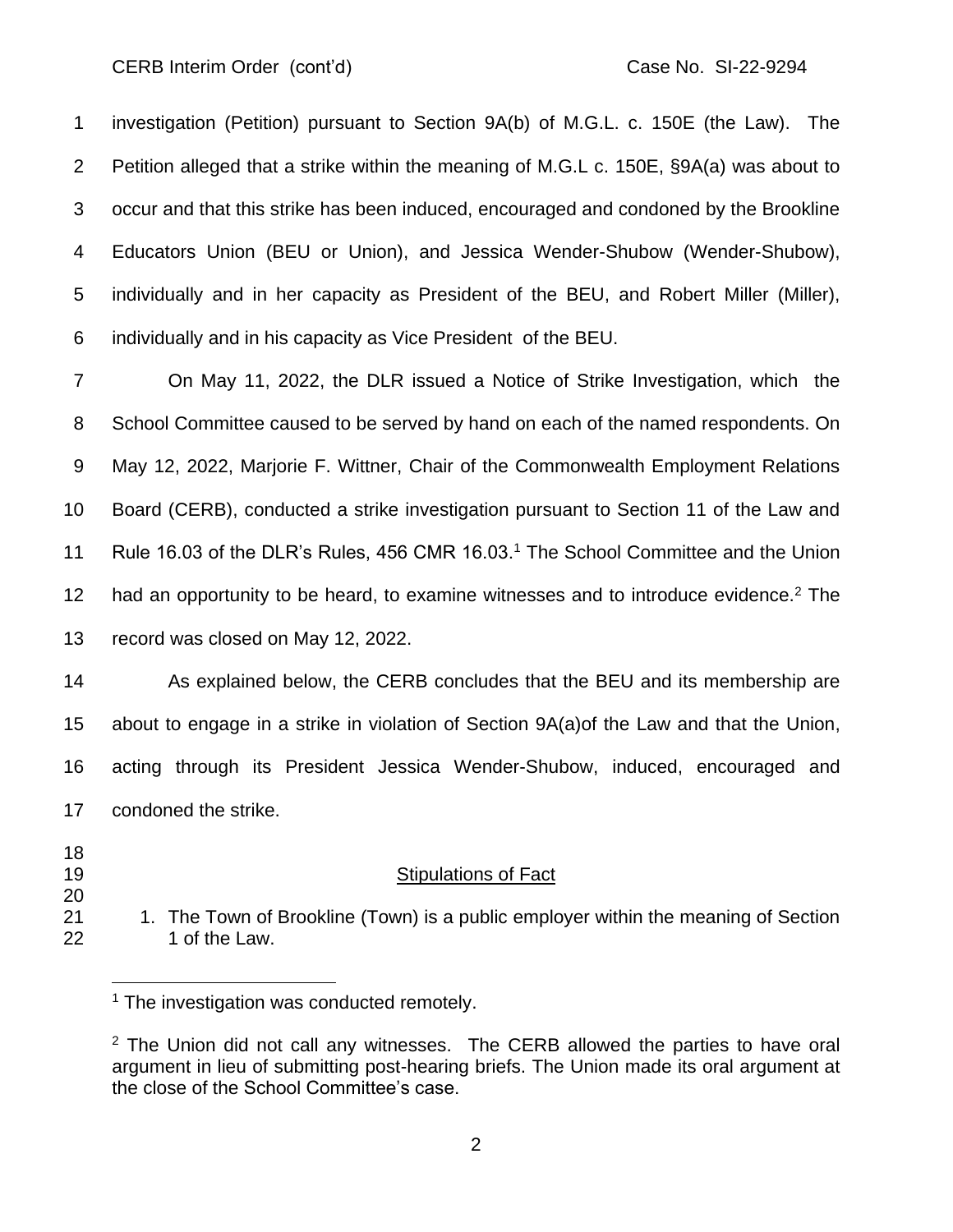- 2 2. The School Committee is the collective bargaining representative of the Town for the purpose of dealing with school employees.
- 3. Dr. Linus Guillory (Guillory) is the Superintendent of the Public Schools of Brookline (District) and an agent of the School Committee.
- 4. Samuel Rippin (Rippin) is the Deputy Superintendent of Administration and Finance for the District.
- 5. Suzanne Federspiel is the Chair of the School Committee.
- 6. The Brookline Educators Union (BEU or Union) is an employee organization within 14 the meaning of Section 1 of the Law.
- 16 7. The BEU is an affiliate of the Massachusetts Teachers Association (MTA). The 17 MTA supplies field representatives and legal counsel to advise and represent the MTA supplies field representatives and legal counsel to advise and represent the BEU in certain labor relations matters, including contract administration.
- 8. The BEU represents three bargaining units:
- "Unit A," has approximately 896 bargaining unit members. It is comprised of all full-time and regular part-time professional employees as described in Article 1 of the parties' 2019-2020 collective bargaining agreement (JX-1).
- "Unit B" has approximately 42 bargaining unit members. It is comprised of the positions described in Article 1 of the parties' 2019-2020 collective bargaining agreement (JX-2).
- "Paraprofessionals Unit" has approximately 300 bargaining unit members. It is comprised of the positions described in Article 1 of the parties' 2020-2023 collective bargaining agreement. (JX-3).
- 9. All of the bargaining unit members described in the preceding paragraph work in nine public school buildings and other works sites throughout the District.
- 10.The District has approximately 7,000 students.
- 11.Respondent Jessica Wender-Shubow (Wender-Shubow) is employed by the School Committee as an educator on full-time Union leave and is the President of the Union.
- 12.Respondent Robert Miller (Miller) is employed by the School Committee as an educator and is Vice President of the Union.
- 13.On November 23, 2021, the School Committee filed a petition for mediation and fact-finding with the Department of Labor Relations (DLR) with respect to Unit A. The DLR docketed the petition as PS-21-8947. The Union opposed the petition.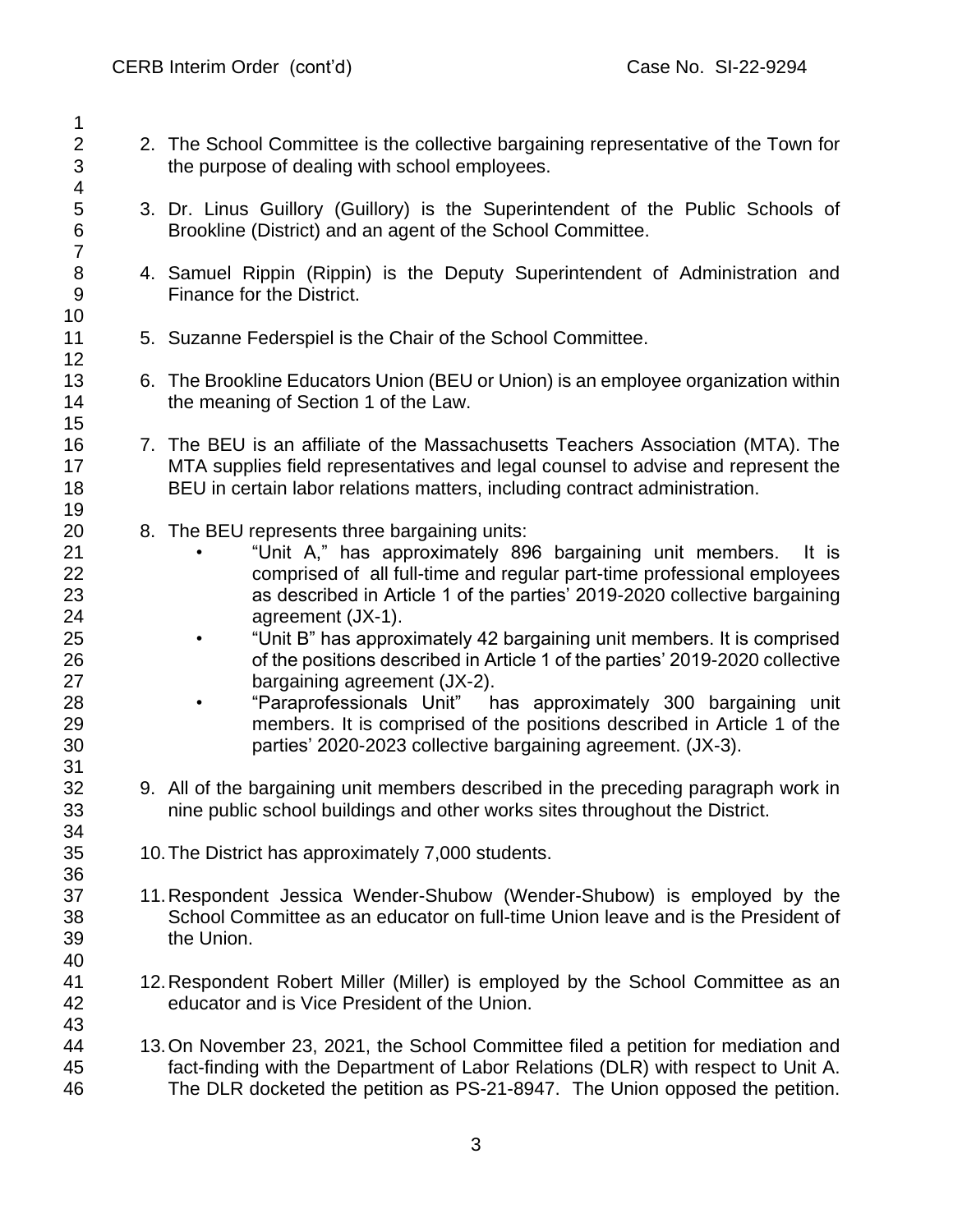DLR assigned a mediator to the petition on January 26, 2022. The parties' most recent mediation session was on May 9, 2022. 

- 14.On November 23, 2021, the School Committee filed a petition for mediation and fact-finding with the DLR with respect to Unit B. The DLR docketed the petition as PS-21-8948. The Union opposed the petition. The DLR assigned a mediator to the petition on January 26, 2022. The parties' most recent mediation session was on May 9, 2022.
- 

 15.May 13, 2022, May 16, 2022, and May 17, 2022 are regularly-scheduled workdays for the above-described bargaining unit members.

## Supplemental Findings of Fact

15 Con May 9, 2022, <sup>3</sup> Samuel Rippin (Rippin), the District's Deputy Superintendent 16 for Administration and Finance<sup>4</sup> attended a senior staff meeting during which Superintendent Guillory reported that he had heard "rumor and chatter" from bargaining unit members that the BEU was planning a strike. After the meeting, Guillory directed Rippin to execute a search of the District's server for emails created within the past thirty days that contained the terms "strike" and "BEU." Rippin thereafter directed the District's Chief Information Officer to perform such a search. On May 11, Rippin received an email with forty attachments, which he then forwarded to Guillory and the School Committee's 23 counsel. The School Committee relies on four of these emails to support its petition.<sup>5</sup> When read as a whole, these emails reflect that since at least May 4, 2022, the Union, and Wender-Shubow, in her capacity as Union president, were contemplating a strike

All dates are in 2022.

Rippin was the School Committee's only witness.

 The School Committee offered these four emails into evidence and they were admitted without objection from the Union. In addition, one of the e-mails linked to a FAQ regarding strikes, which the School Committee offered into evidence and admitted without objection from the Union.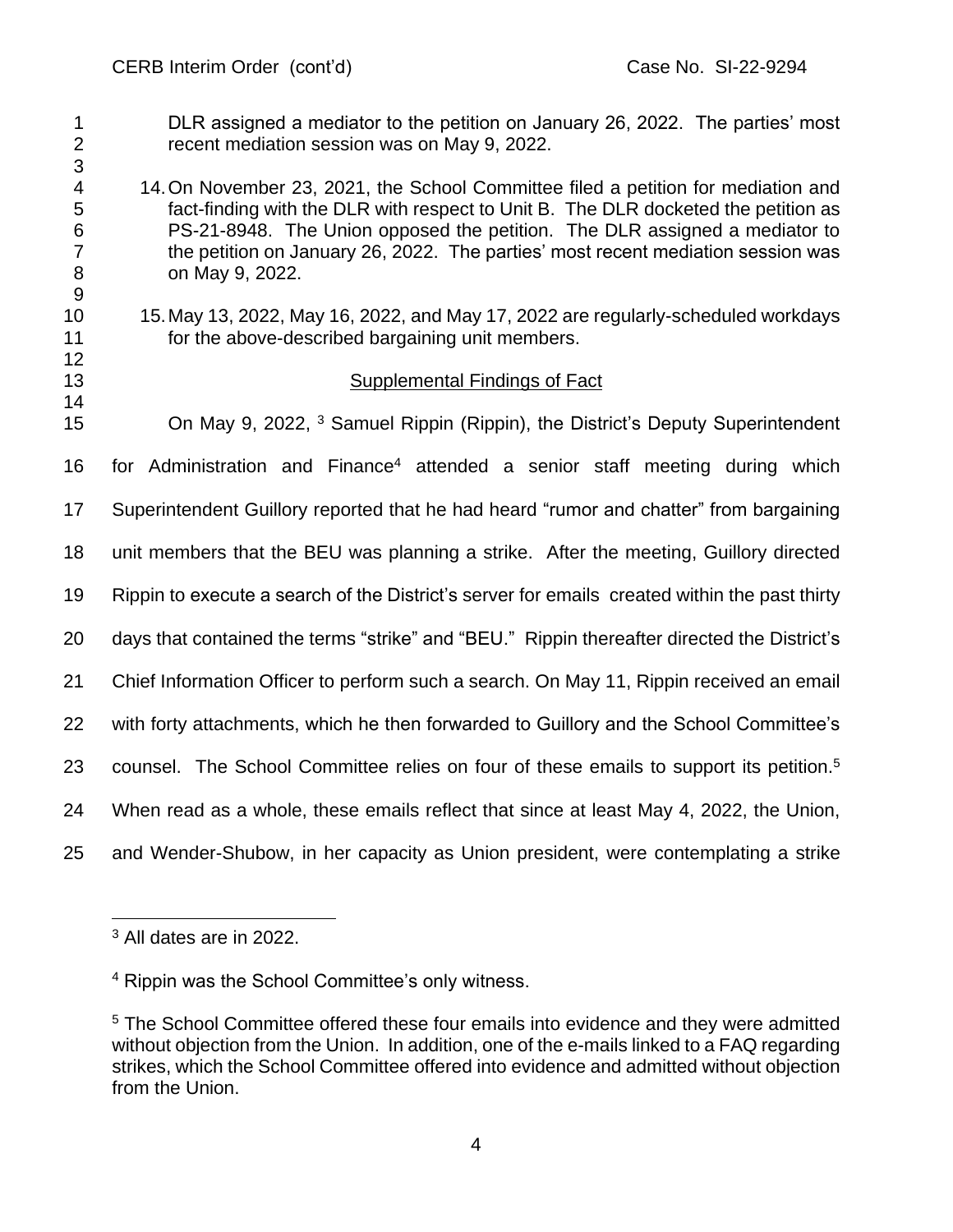and since May 5, 2022 were planning to hold a strike vote on Thursday, May 12, at the Union's general meeting. Specifically, on May 4, 2022, Matt Durant (Durant)<sup>6</sup> sent an email to Wender-4 Shubow's personal email address<sup>7</sup> asking the following two questions: VP<sup>8</sup> role – expectations during action. What if they need to support kids in the bldg?" "We have a few long-term subs – can/should they join the union? 8 Ms. Wender-Shubow responded with the following:<sup>9</sup> VPs should strike. Period. If they won't they need to hear that it undermines the union. If the SC comes to a fair agreement immediately, no children or families will be inconvenienced. Maybe they should tell families that. Unfortunately, long-term subs cannot be unionized under current terms. But 13 they can engage in solidarity. The bottom of the email had a signature block indicating that it came from Wender- Shubow as President of the BEU. The next line stated, "Executive Committee, Region D, Massachusetts Teachers Association" and the address of the BEU office at Brookline High School. Also on May 4, Wender-Shubow sent an email to approximately 225 recipients from her personal email address with the subject "**Strike School!! Wednesday"**  (boldface in original). The email stated: Hi BEU activists: You should have received the announcement below. **Reps:** *please copy and paste into a message to your email lists in case some members can't access the copy from Mail Chimp.* Keep up the good work everybody!

Durant was not identified

<sup>&</sup>lt;sup>7</sup> District email addresses have the suffix "@psbma.org."

<sup>&</sup>lt;sup>8</sup> Rippin testified that the abbreviation "VP" referred to Vice Principals, who are part of Unit B.

<sup>&</sup>lt;sup>9</sup> Union Vice President Robert Miller was cc'd on the email using his District email address.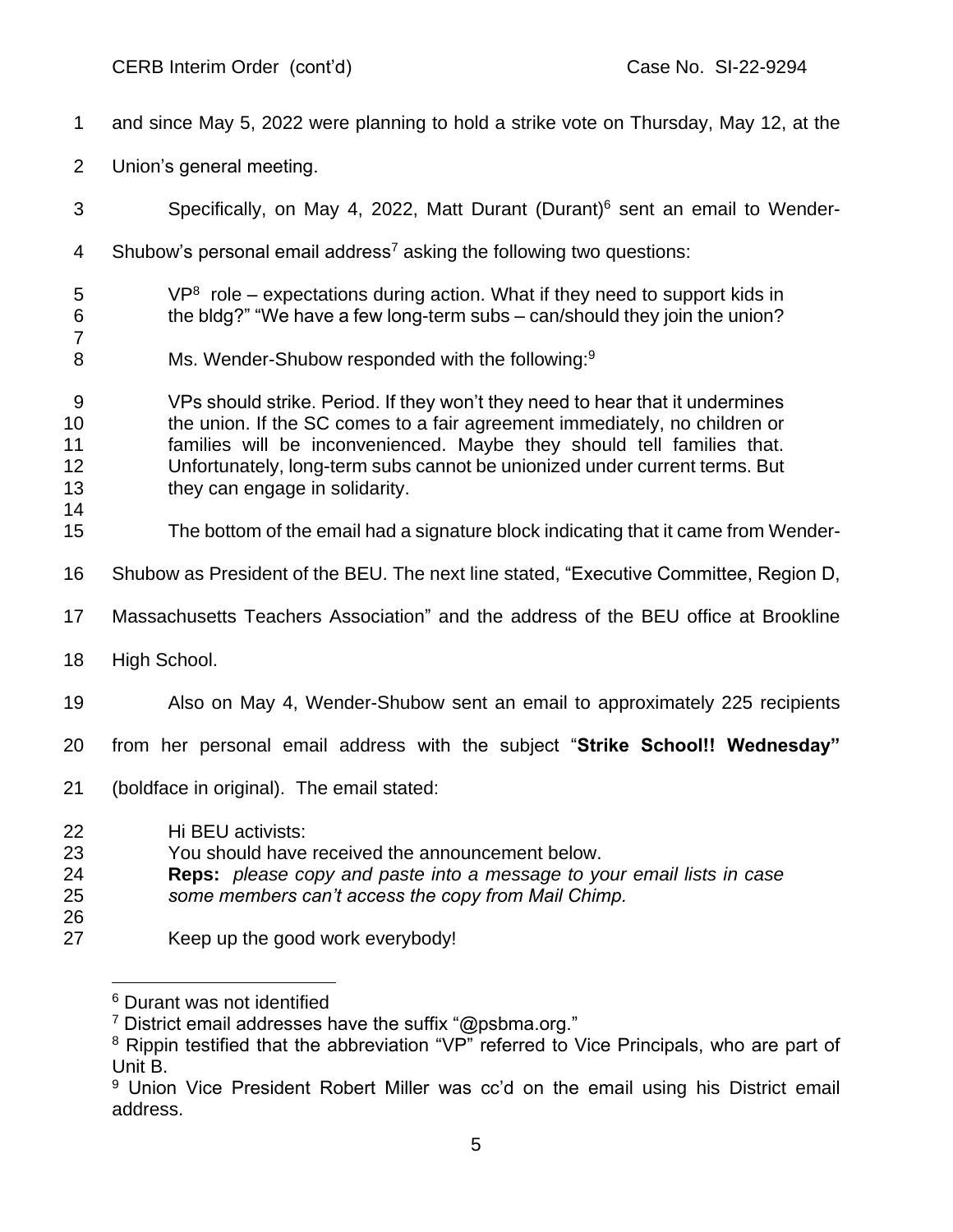| 1<br>$\overline{2}$                                     | In solidarity,<br>Jess <sup>10</sup>                                                                                                                                                                                                   |  |  |
|---------------------------------------------------------|----------------------------------------------------------------------------------------------------------------------------------------------------------------------------------------------------------------------------------------|--|--|
| $\ensuremath{\mathsf{3}}$                               |                                                                                                                                                                                                                                        |  |  |
| $\overline{\mathbf{4}}$<br>5<br>$\,6$<br>$\overline{7}$ | The email then stated the purpose, time and place of the referenced "Strike School" as<br>follows:                                                                                                                                     |  |  |
| 8                                                       | <b>Strike School</b>                                                                                                                                                                                                                   |  |  |
| $9$                                                     | Wednesday, May 11,                                                                                                                                                                                                                     |  |  |
| 10                                                      | 7:00 pm                                                                                                                                                                                                                                |  |  |
| 11<br>12                                                | [Zoom link]                                                                                                                                                                                                                            |  |  |
| 13<br>14<br>15<br>16                                    | Lots of people are talking about strikes these days! You might be asking what's<br>involved when colleagues unite, make themselves 'strike ready' and carry out a<br>strike.                                                           |  |  |
| 17<br>18<br>19                                          | At this zoom meeting you will learn about the nut and bolts of strikes.<br>Organizers and an MTA attorney will attend.                                                                                                                 |  |  |
| 20<br>21<br>22                                          | Following an hour of Q & A, members are welcome to stay for a deeper dive<br>into 2 examples. Union leaders from Dedham and Tewksbury will discuss with<br>BEU members how they effectively used the indispensable tool of the strike. |  |  |
| 23<br>24<br>25<br>26<br>27                              | Then Don't miss the all-important BEU<br><b>GENERAL MEETING</b><br>Thursday, May 12, 7:00 pm<br>[Zoom link] <sup>11</sup>                                                                                                              |  |  |
| 28<br>29                                                | The email contained a postscript that stated:                                                                                                                                                                                          |  |  |
| 30                                                      | "P.S. Here is the rolling FAQ doc for those who haven't seen it. It is meant                                                                                                                                                           |  |  |
| 31                                                      | for those who are talking to members not for mass distribution.                                                                                                                                                                        |  |  |
| 32                                                      |                                                                                                                                                                                                                                        |  |  |
| 33                                                      | By clicking on the word "Here," recipients could access a document that set out "General                                                                                                                                               |  |  |
| 34                                                      | Information and Common Concerns regarding Right to Strike Legislation." The top of                                                                                                                                                     |  |  |
| 35                                                      | the document was highlighted and stated in caps, "DOCUMENT FOR UNION                                                                                                                                                                   |  |  |
| 36                                                      | MEMBERS ONLY, NOT TO BE POSTED." The remainder of the document consisted                                                                                                                                                               |  |  |

This email also contained Wender-Shubow's BEU signature block.

<sup>&</sup>lt;sup>11</sup> The email included two live Zoom links to the Strike School and the General Meeting, which we have omitted.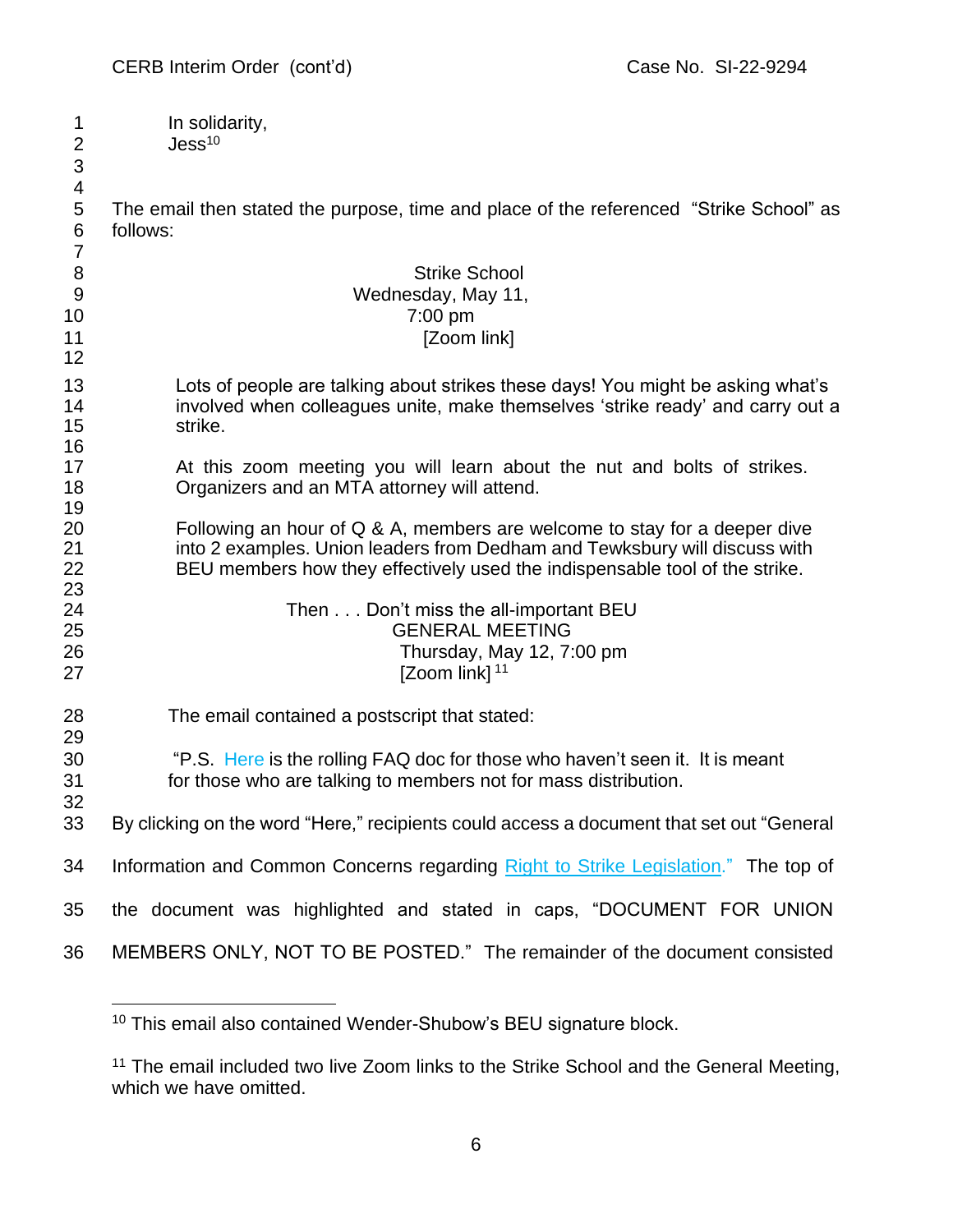of two columns "Commonly Asked Questions Under the Current Public Sector MA Strike Prohibition" and "Response." A sampling of questions included whether strikers would be arrested, if they lost pay, what do strikers say to parent/families, "will the union 'have our back'?," "what are the worst consequences of having a strike," when do unions typically vote on the action, when do strikes typically start, and what happens on strike days.

 A full copy of this document is attached as Appendix 1 to this ruling. Of particular note, however, are the following responses - that the MTA has a strike fund that will reimburse up to one-half of the net pay to a maximum of \$5000 that is available for application; that strikers should say to parents and families that the BEU was "taking this step because we want the schools to offer the very best to the students, but with conditions and pay that the district is currently proposing they would continue to lose qualified and experienced educators; that the worst consequence was that the district would file an injunction in the courts to halt the strike, the courts would levy a fine to the union against the union (and possibly other parties) in order to apply pressure to the union to end the strike; and in terms of the timing of the strike vote:

 Strong unions have an ongoing internal communication structure that enable them to find out if a super majority supports going out on strike *before* they call any vote. If that readiness of the membership has been tallied in a decentralized way, an open vote (non-secret) is then held very close to the time of the strike. Otherwise the district will have time to use anti-worker law to gain an injunction. (Emphasis in original).

On May 5, Wender-Shubow sent an email from her personal email address with

the subject "**BEU Organizers: still MORE is happening! Save the time too!"** 

(Emphasis in original). The email was again addressed to approximately 225 recipients,

including some at their District email addresses. The email stated: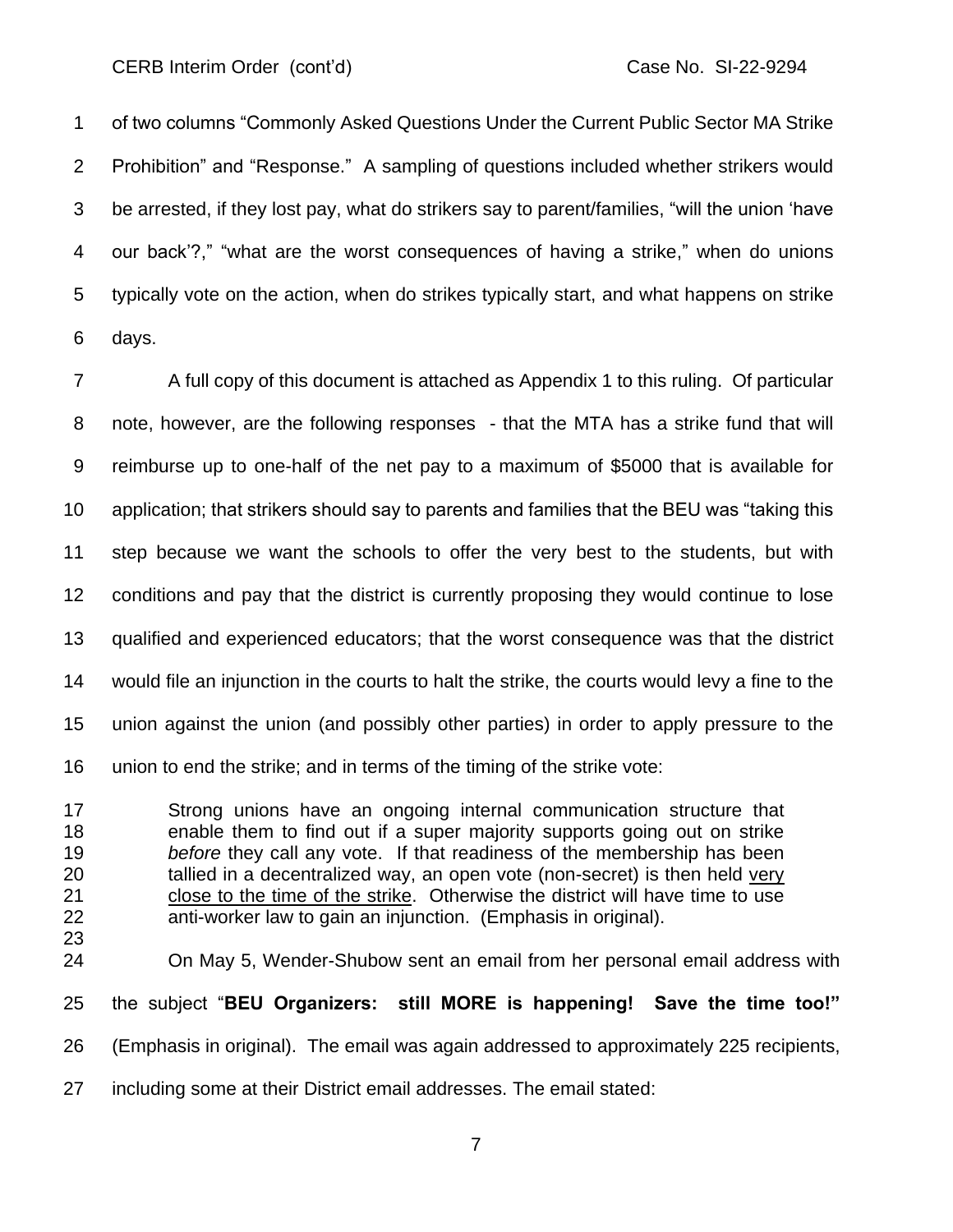| 1                              | Dear BEU organizers,                                                                                                         |
|--------------------------------|------------------------------------------------------------------------------------------------------------------------------|
| $\overline{2}$                 |                                                                                                                              |
| $\ensuremath{\mathsf{3}}$<br>4 | Where our responses are trending -- thanks to your ongoing hard work and<br>commitment -- can rightfully be called historic. |
| 5                              |                                                                                                                              |
| 6                              | We are therefore scheduling a                                                                                                |
| $\overline{7}$                 | Logistics Planning meeting for Tuesday, May 10 at 7:00pm                                                                     |
| 8                              | [Zoom link]                                                                                                                  |
| 9                              |                                                                                                                              |
| 10                             | All of those who are interested in rolling up your sleeves and helping to plan                                               |
| 11                             | are invited, but please be willing to take on a coordinating responsibility if                                               |
| 12                             | you do. (David--you agreed to take on the issue of coordinating access to                                                    |
| 13                             | restrooms from picket lines, right??)                                                                                        |
| 14                             |                                                                                                                              |
| 15                             | The meeting will focus on the nuts and bolts of being ready for organized                                                    |
| 16                             | collective action if a group were to decide to commit itself to launching such                                               |
| 17                             | action early on Friday morning, May 13.                                                                                      |
| 18                             |                                                                                                                              |
| 19                             | There will be a statewide union solidarity rally on Saturday, May 14, 11 am.                                                 |
| 20                             | If there is a tentative agreement for our contracts by then, it will be solidarity                                           |
| 21                             | with those union locals who don't have a contract; if there is not one in                                                    |
| 22                             | Brookline, we will all unite in solidarity.                                                                                  |
| 23                             |                                                                                                                              |
| 24                             | To review!                                                                                                                   |
| 25                             | -- Thursday, 5/5 (today), 7:00pm: CAT meeting                                                                                |
| 26                             | -- Monday 5/9, 6:00pm: Mediation (BEU negotiators and silent reps meet                                                       |
| 27                             | 5:30)                                                                                                                        |
| 28                             | -- Tuesday 5/10, 7:00pm: Logistics Meeting described in this email                                                           |
| 29                             | -- Wednesday, 5/11, 7:00pm: Strike School Q&A                                                                                |
| 30                             | -- Thursday, 5/12, 7:00pm General Meeting with vote                                                                          |
| 31                             | -- Friday, 5/13, collective action if needed.                                                                                |
| 32                             | -- Saturday, 5/14, 11:00am Solidarity Rally                                                                                  |
| 33                             |                                                                                                                              |
| 34                             | Thanks, in solidarity, Jess                                                                                                  |
| 35                             |                                                                                                                              |
| 36                             | This email was the most recent in a thread that included the May 4 email                                                     |
| 37                             | described above, which contained the Strike School notice, the Strike FAQ's and                                              |
| 38                             | notice of the "all important BEU General Meeting" on May 12. Wender-Shubow's                                                 |
| 39                             | BEU signature block was at the bottom of the thread.                                                                         |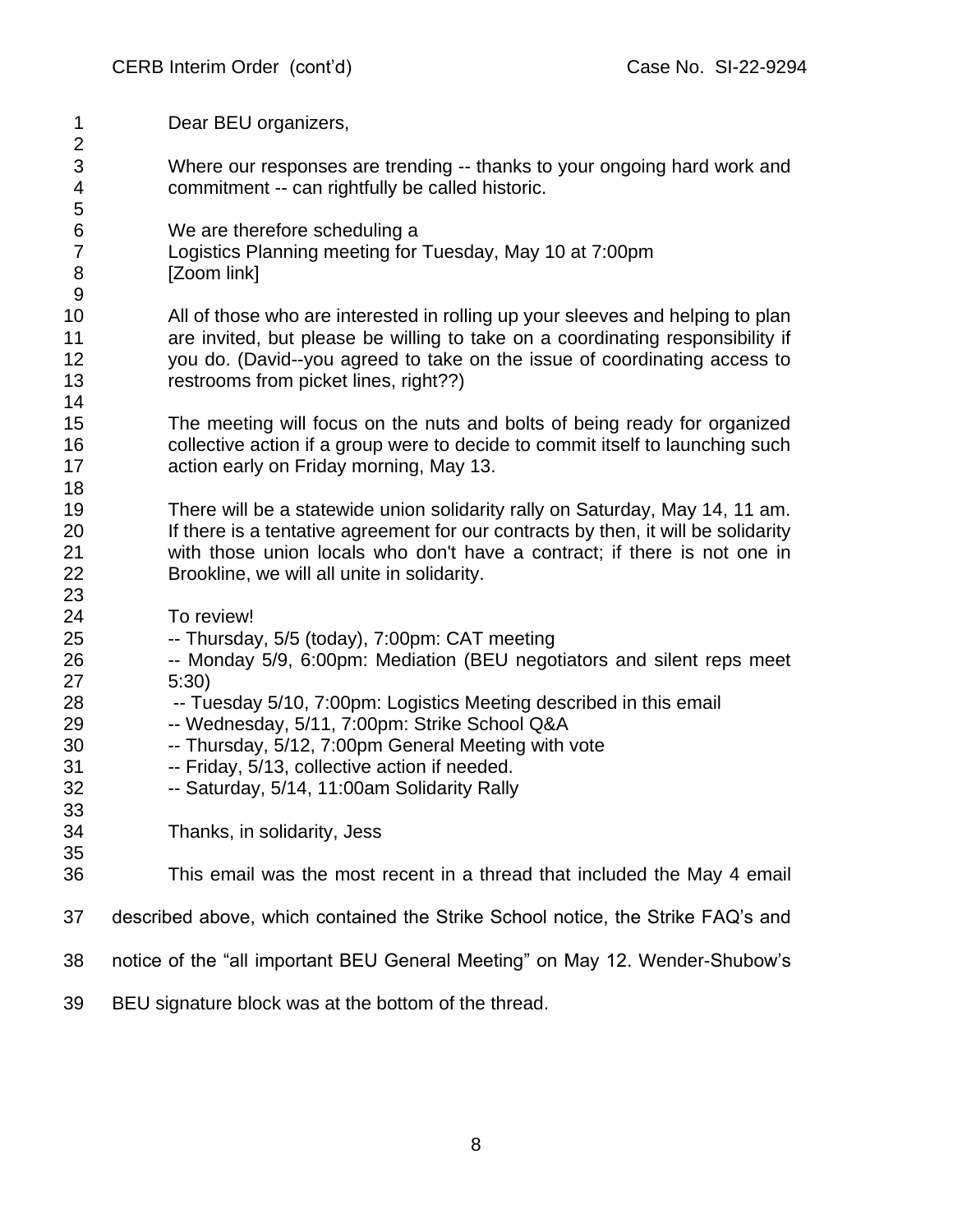On May 5, 2022, the BEU, using its Hotmail address (beu-mta@hotmail.com) sent the Strike School Flyer to a school employee at his District email address. The subject line of this email was "**Ever wonder how strikes work? Q&A May 11, 7 PM**). On the morning of May 12, Guillory alerted Rippin to a May 11 article in The Sagamore, Brookline High School's student newspaper. The headline of the article was "BEU extends deadline for written agreement from BSC and postpones potential strike." The article begins by stating that on May 11, Superintendent Guillory wrote a "community message regarding a potential [BEU] strike on Friday, May 13 amidst ongoing tension in contract negotiations. The article then stated: Guillory's message specifically follows conflicting statements from both the BEU and the Brookline School Committee regarding a recent mediation session. BEU's statement asks the BSC to sign a written agreement by Thursday May 12th at 5:00 PM in response to the BEU's counteroffer. . . However, BEU president [Wender-Shubow] said the BEU now intends to give the BSC additional time to allow them to meet. The article then quoted Wender-Shubow as follows: "We are allowing them the time they asked for to hold their meeting Saturday night, but we will not accept the manufacturing of further unnecessary delays." Wender-Shubow was further quoted as stating, "We expect a tentative agreement in writing." The article then stated, without providing a direct quote, that the BEU's vote on Thursday, May 12 to authorize the Negotiations team to move to a strike on Sunday night if there is no tentative agreement between the BSC and the BEU. 24 Ruling<sup>12</sup> Motion to Dismiss Wender-Shubow in her individual capacity

<sup>&</sup>lt;sup>12</sup> The CERB's jurisdiction is not contested.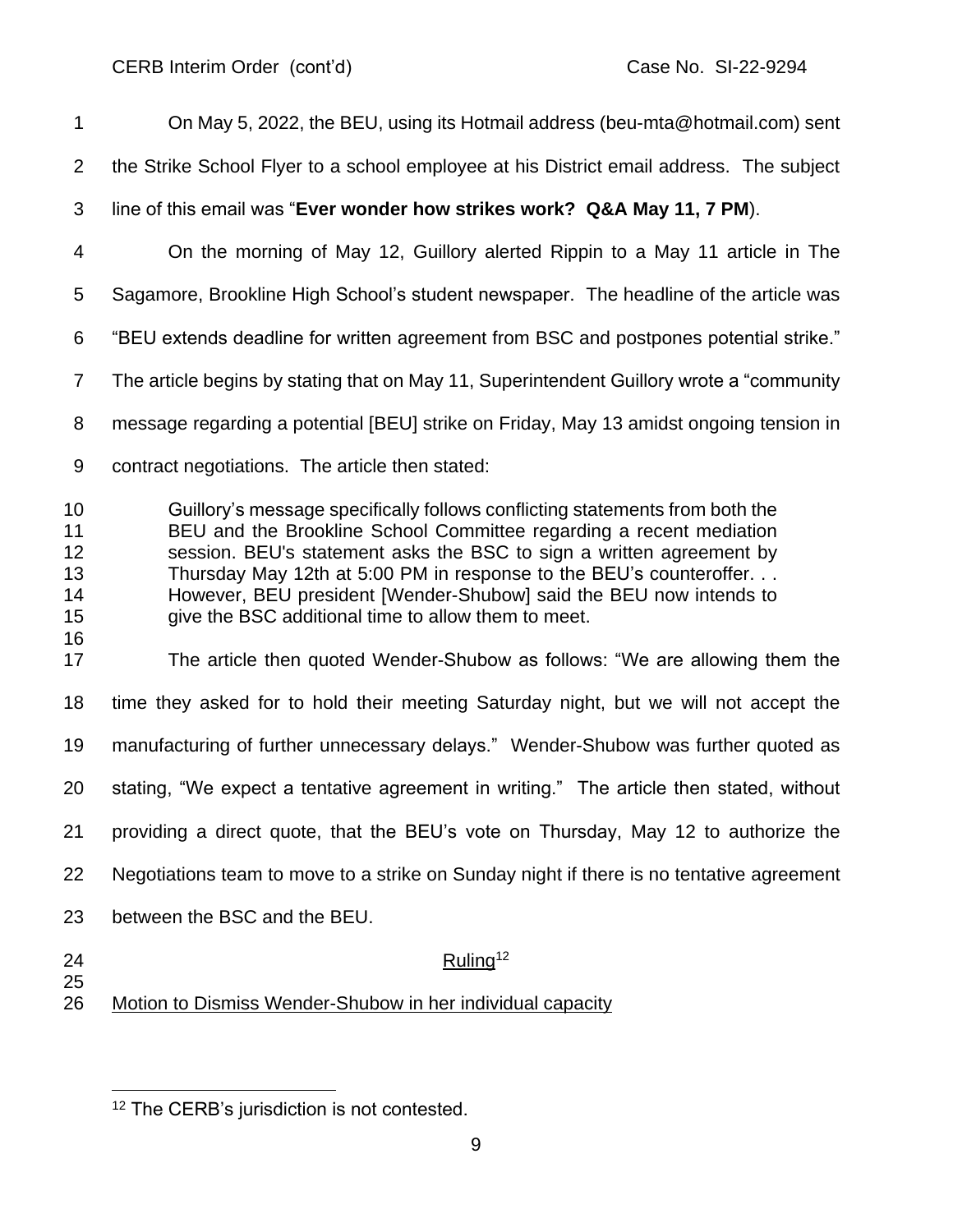At the outset of the hearing, the Union moved to dismiss Miller, the Vice-President of the Union, in both his individual and capacity as Union vice president. The Union argued that none of the exhibits that the School Committee referenced in its Strike Petition demonstrate Miller's participation. The School Committee stipulated to Miller's dismissal. The Union also moved to dismiss the petition as to Wender-Shubow in her individual capacity. It argued that while Wender-Shubow may have sent emails from her personal email address, it was not uncommon for BEU officers to do so. Further, there was no evidence that any of Wender-Shubow's emails or actions were taken in anything other than her official capacity as Union president. The School Committee opposed this motion, arguing that the relevant sections of the Law draw no distinction between an individual employee acting in a union or private capacity; the distinction the Union draws should not be a shield.

 We dismiss the petition as to Wender-Shubow in her individual capacity. In Brookline Educators Union, 47 MLC 79, SI-20-8787 (November 3, 2020), we entertained the identical motion from the Union regarding Wender-Shubow in the context of a 2020 strike petition that named her both in her individual and Union capacity. We allowed the motion to dismiss the petition as to Wender-Shubow individually on grounds that there was no evidence that she had communicated with the School Committee Chair in anything other than her capacity as Union president, or that she had participated in what 20 the CERB found to be an unlawful strike. See also Hanover School Committee, 15 MLC 1182, SI-217 (September 27, 1988); Northeast Metropolitan Regional Vocational School Committee, 13 MLC 1213, SI-190 (October 17, 1986) (finding individual liability for union officers who participated in strike or picketing. In this case, while we do not find that a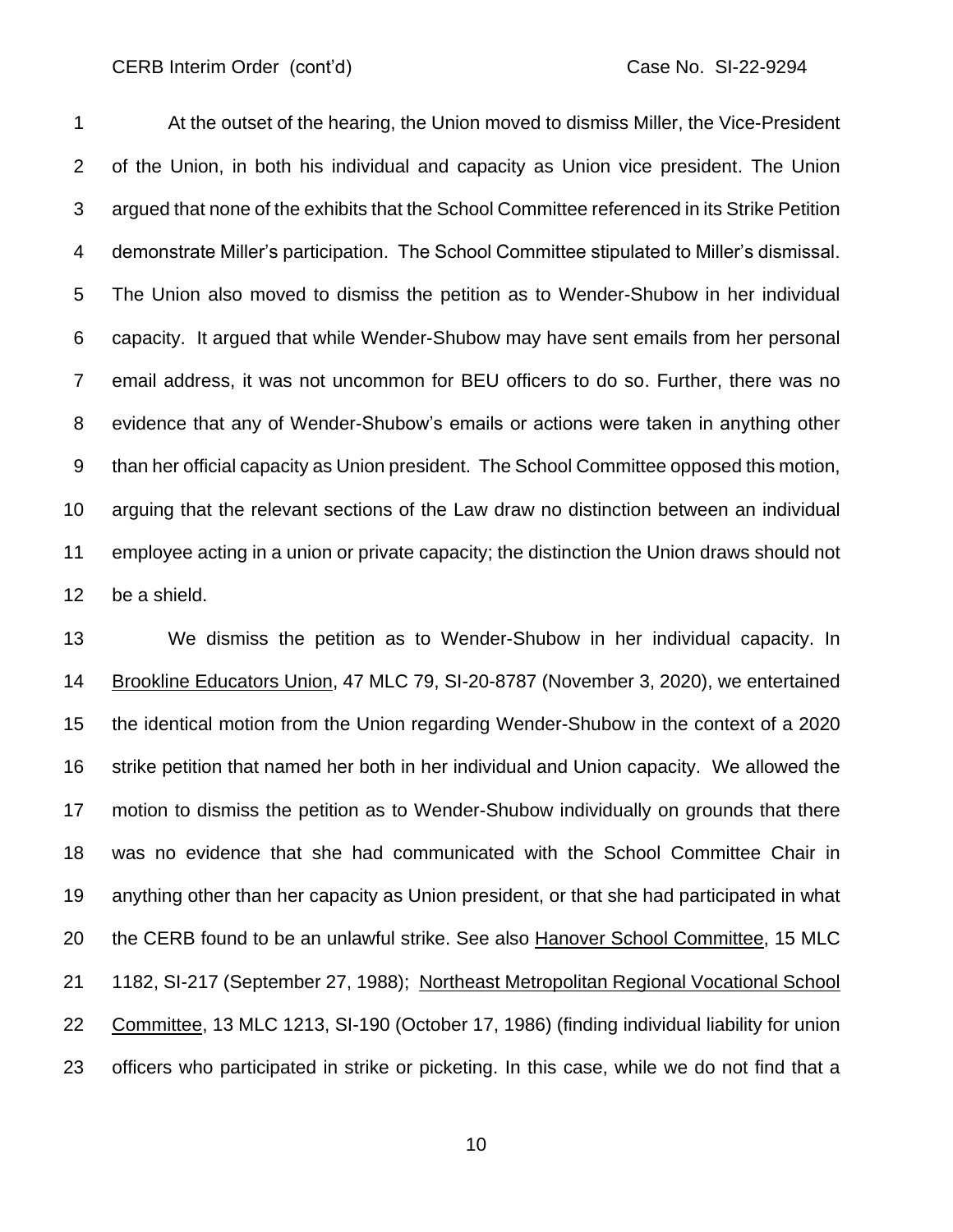- strike has occurred, we find that all of Wender-Shubow's communications were in her
- official capacity. We will not fault her for using her private email address to conduct Union
- business. Absent other evidence that Wender-Shubow acted in her individual capacity,
- we allow the motion.
- Merits

Section 1 of the Law defines a strike as:

 A public employee's refusal, in concerted action with others, to report for duty, or his [or her] willful absence from his [or her] position, or his [or her] stoppage of work, or his [or her] abstinence in whole or in part from the performance of the duties of employment as established by an existing collective bargaining agreement or in a collective bargaining agreement immediately preceding the alleged strike . . .; provided that nothing herein shall limit or impair the right of any public employee to express or communicate a complaint or opinion on any matter relating to conditions of employment. 

Section 9A(a) of the Law states:

 No public employee or employee organization shall engage in a strike, and no public employee or employee organization shall induce, encourage or condone any strike, work stoppage, slowdown or withholding of services by such public employees.

- 
- Referencing Boston Teachers Union, Local 66 et. al, 33 MLC 133, SI-07-272
- (January 18, 2007) *aff'd sub nom.* Commonwealth Employment Relations Board et. al.
- v. Boston Local 66, 74 Mass. App. Ct. 500 (2009) *further appellate rev. den'd*, 455 Mass.
- 1102 (2009), *pet for cert. den'd* 599 U.S. 992 (2010), and the CERB's 2019 Dedham
- decision, 46 MLC 76, SI-19-7658 (October 24, 2019) the School Committee argues that
- the facts set out above support a finding that an illegal strike within the meaning of Section
- 9A of the Law is about to occur and that the strike has been and is being induced,
- encouraged and condoned by the BEU and the Union president. The Union, having put
- on no evidence or witnesses, does not rebut any of the evidence that the School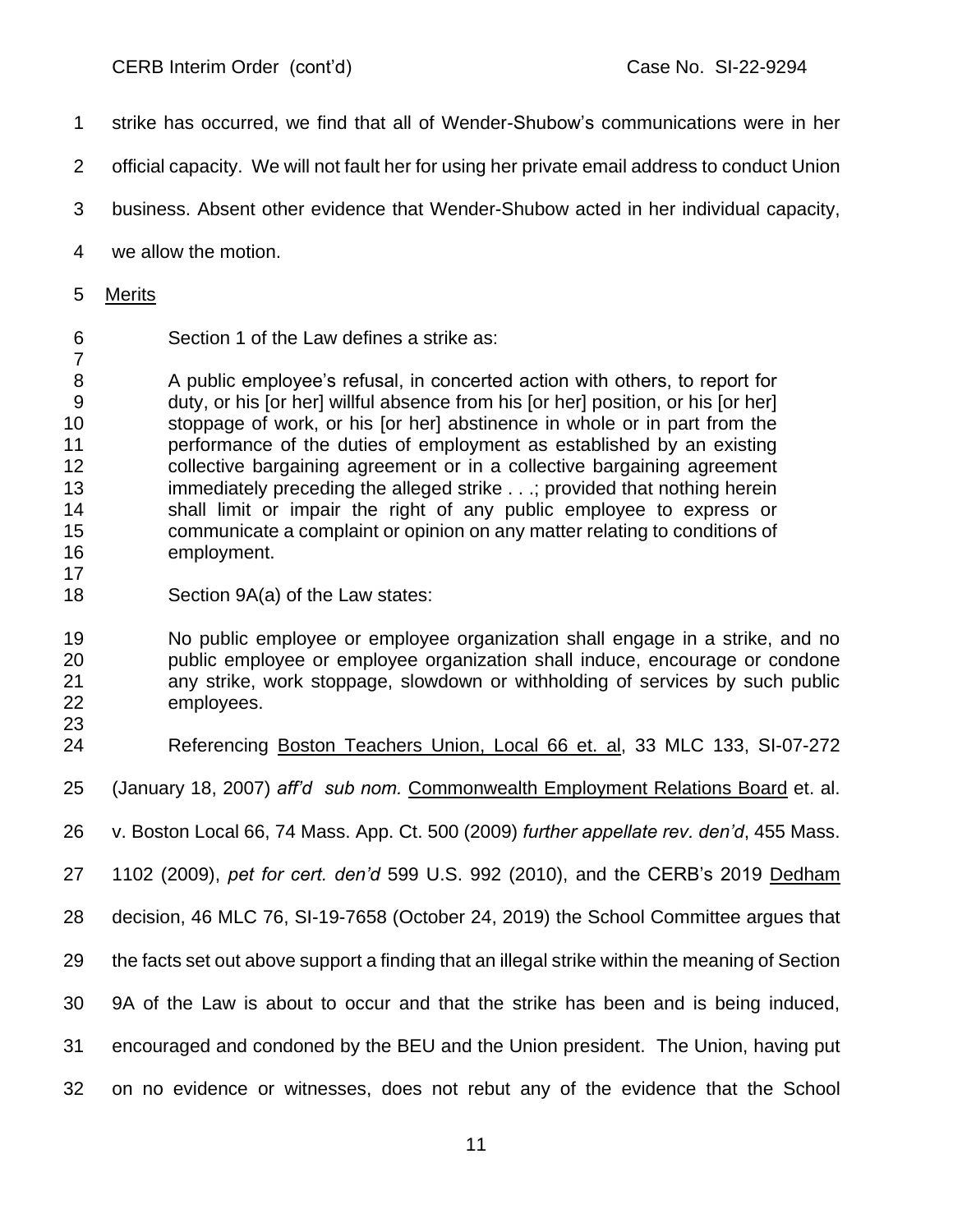Committee provided in support of its petition but reiterates its concerns about CERB orders occurring before a strike vote implicating First Amendment concerns. It also suggests that the School Committee's means of obtaining the emails is unlawful surveillance.

 In Boston Teachers Union, Local 66, et.al, the CERB held that an affirmative strike vote is not a per se prerequisite to a finding that a strike in violation of Section 9A(a) has occurred or is about to occur. 33 MLC at 137. In its initial strike ruling, the CERB construed the phrase "about to occur" appearing in Section 9A(b) to include "situations where actions by employee organizations, their officials or members demonstrate that an actual threat of strike work stoppage, or slowdown exists so that public officials could reasonably engage in contingency planning, to prevent the interruption of important public services." Id. The circumstances that led the CERB to conclude in BTU that a strike was about to occur, and that the Union, its officers and board members were inducing, encouraging and condoning such action in violation of Section 9A(a) of the Law, included the BTU Executive Board's act of voting to place a strike vote before the general membership, sending membership messages to induce or encourage a work stoppage and the scheduling of a strike vote for 5 pm on the day before the scheduled strike. Based on the closeness in time between the strike vote and the planned strike, the CERB held that the BTU had effectively denied the School Committee time to present a strike petition to the CERB, or for the CERB to deliberate and then to proceed to court to obtain enforcement of the CERB's order. On appeal of the various enforcement and contempt proceedings in Superior Court, and an order of a Single Justice of the Appeals Court, the Appeals Court held that the "purpose of the [Law], set forth in clear and unequivocal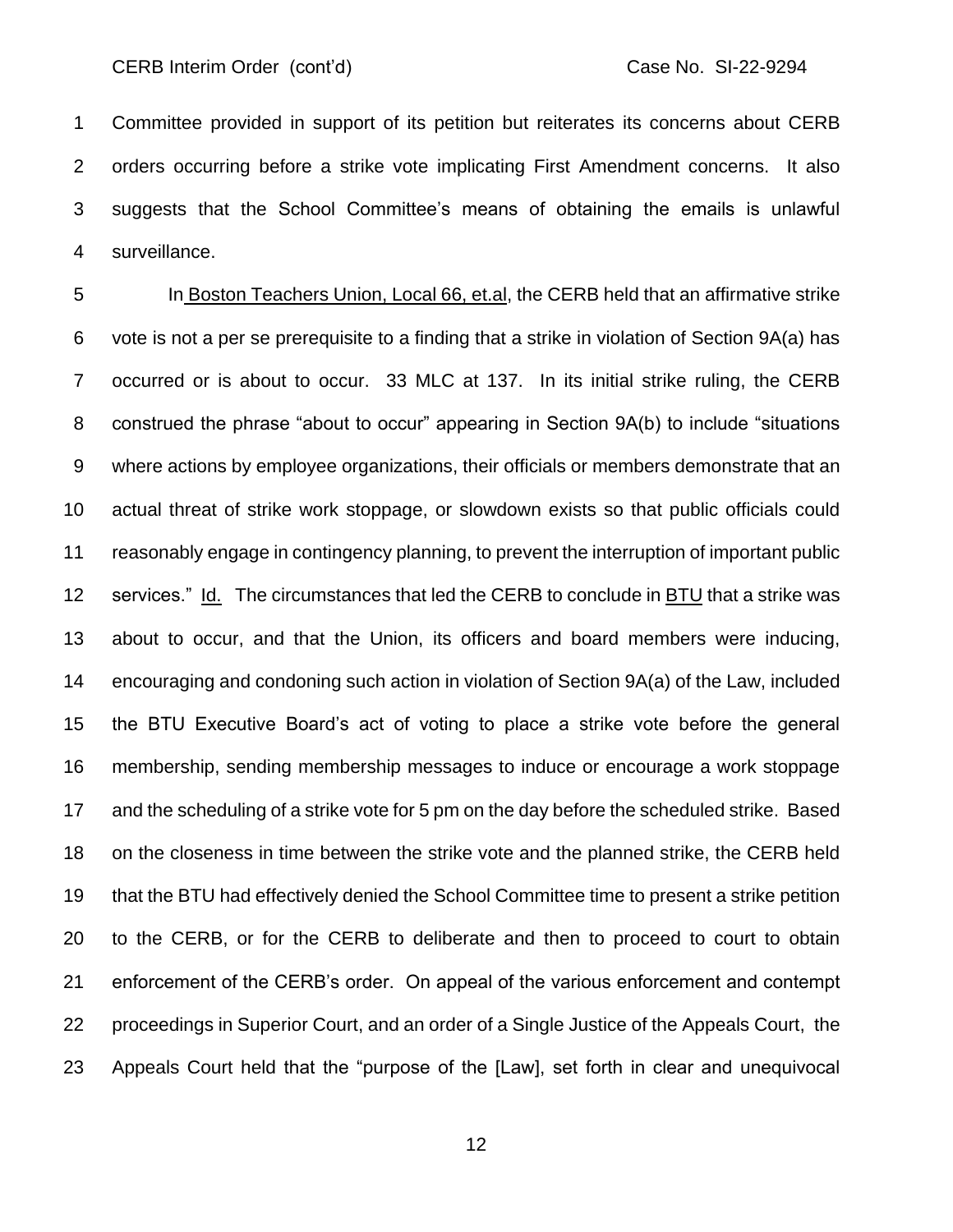language, is to allow the [CERB] to intervene in a labor dispute at a point where the [CERB] may set the requirements necessary to prevent an illegal strike that is about to occur." 74 Mass. App. at 505 (citing Utility Workers of America, Local 466 v. Labor Relations Commission, 389 Mass. 500, 505-505 (1983) for the proposition that "strikes by public employees 'may create exigent and unpredictable situations,' therefore a public employer may act in good faith 'to prevent public services from being disrupted.'"). The Appeals Court also agreed, based on the BTU's emails, bulletins and articles in the BTU newspaper, that a "reasonable inference that the union was involved in encouraging a strike was warranted, if not compelled, by all of the evidence."

 More recently, in Dedham, the CERB found that a strike was about to occur and that the Union and Union president were inducing, encouraging and condoning such action in violation of Section 9A(a) of the Law by scheduling a strike vote at 5 p.m. on the day before the strike was scheduled to take place, authoring a Strike Flyer, which asked other unions to support the union in support of the scheduled strike, the fact that the Superintendent had enough information about the strike to put contingency plans in place, and evidence that the parties were at a standstill in their negotiations. 46 MLC at 80.

 In this case, there is ample evidence that the Union, acting through Wender- Shubow, is inducing, encouraging and condoning a strike. The FAQ's and Strike School Flyer in particular demonstrate the Union's efforts to persuade its membership to participate in the strike, despite knowing that it is prohibited under the Law. These documents referred to the strike as an "indispensable tool," indicated that the worst thing that could happen to strikers was that fines could be levied, and informed membership that a strike fund existed to compensate them for lost pay. These were clearly efforts that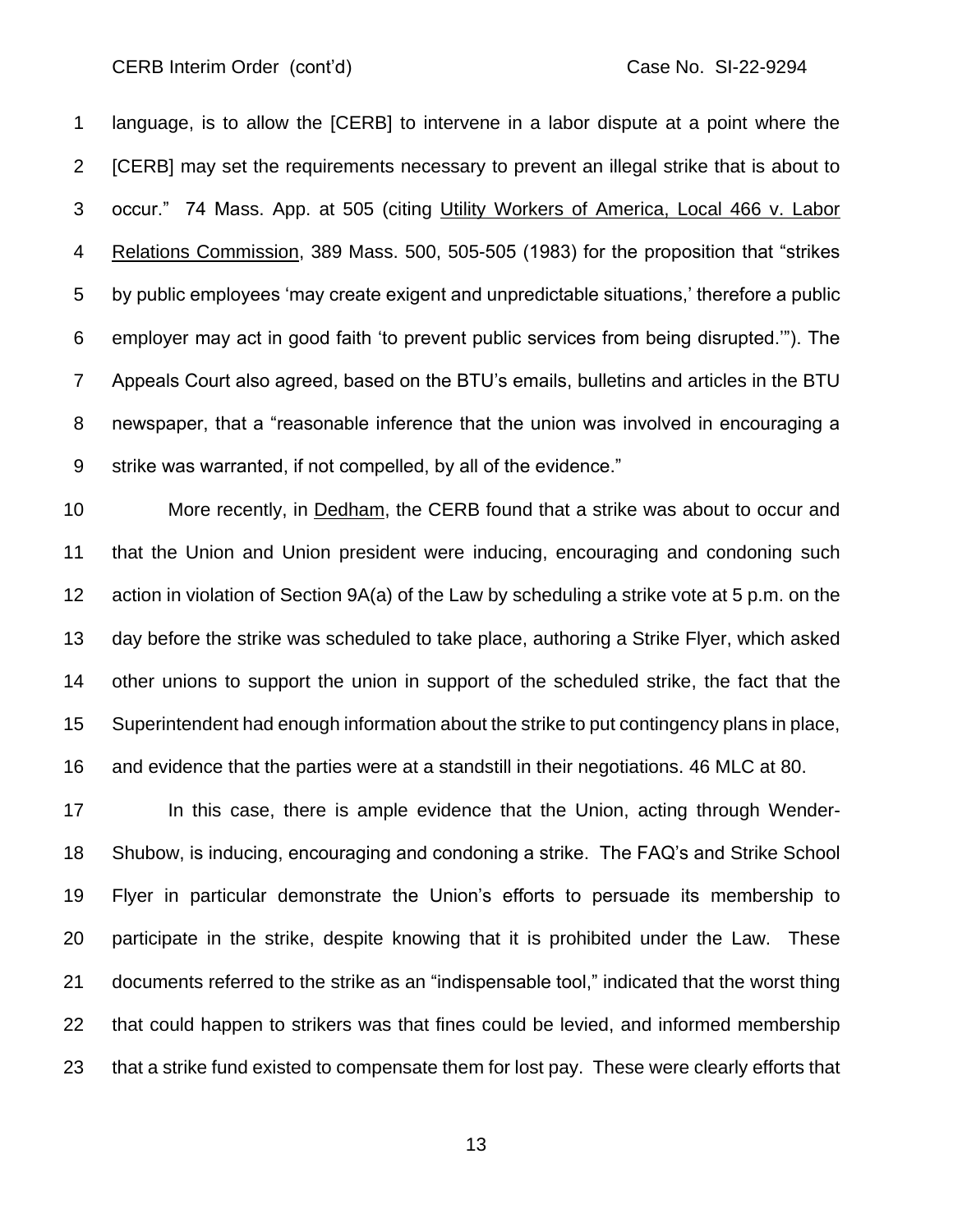condoned strikes and encourage its members to participate. The additional logistics meeting that was scheduled for May 10, which asked members to "roll up their sleeves" and to be prepared to take on "coordinating responsibilities," also demonstrates the Union's continued efforts not only to induce, encourage and condone a strike by asking members to "roll up their sleeves" and take on "coordinating responsibility" but to ensure that its membership was well-prepared should it take place.

 Evidence that a strike is about to occur is evident first from the FAQs, which demonstrate the Union's strategy to hold a strike vote as close in time in possible to the time of the strike. The Union's intent to employ this strategy is evident from the timeline 10 set forth in Wender-Shubow's May  $4<sup>th</sup>$  email, which set a vote at a General Meeting on Thursday, 5/12 at 7:00 pm with "collective action if needed" taking place the very next day. The fact that the newspaper article reflects that the strike is schedule to occur on May 15 instead of May 12 does not demonstrate a change in strategy, given that May 15 is only two days after the original scheduled strike date. That article, which again, the Union did not refute, provides additional evidence that the Union is planning to take a strike vote and to strike if no agreement is reached and that Wender-Shubow, as President, is directly involved in this planning.

As to the Union's First Amendment concerns, we addressed the same argument

in Dedham, stating that:

 The Appeals Court's decision in BTU addressed the same argument, finding that the CERB's application of Section 9A to find that a strike was about to occur before a strike vote took place was not unconstitutional, "as there is no constitutional right of employees to strike." 74 Mass. App. Ct. at 506. The Appeals Court further held that to the extent that the conduct regulated by Section 9A "includes both 'speech' and 'nonspeech' elements, the purpose of the statute is entirely unrelated to the suppression of free expression." Id. (quoting Zora v. State Ethics Commission, 415 Mass. 640,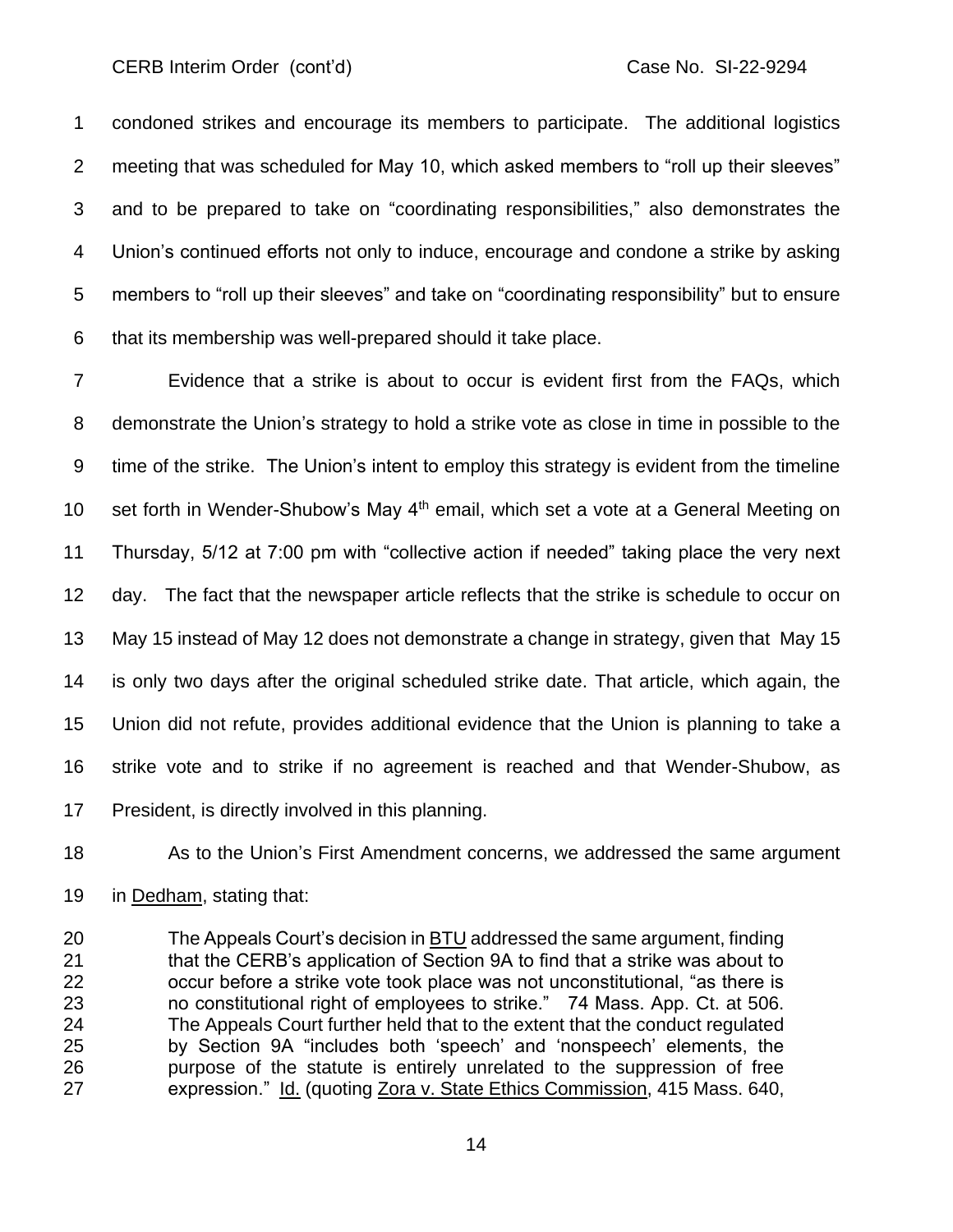651 (1993)). Further quoting Zora, the Appeals Court held that the CERB has a "substantial interest in preventing a strike by union members, and '[a]ny incidental limitation of First Amendment freedoms' is justified." Id. 46 MLC at 80, n. 13.

The facts of this case provide no basis for us to reach a different conclusion.

# Conclusion

Based on the parties' stipulations and the facts set forth above, we conclude that:

the Union and its membership are about to engage in a strike in violation of Section 9A

of the Law and that the Union, its officers, including Wender-Shubow in her official

capacity as Union president, are inducing, encouraging, and condoning such action in

violation of Section 9A of the Law. Accordingly, pursuant to Section 9A(a) and (b) of the

Law, we issue the following order.

# **ORDER**

- 1. The BEU, Wender-Shubow and its officers, and the employees it represents, shall immediately cease and desist from engaging or threatening to engage in, a strike or work stoppage, slowdown, or other withholding of services.
- 2. The BEU, Wender-Shubow and its officers, and the employees it represents, shall immediately cease and desist from financing, inducing, encouraging, or condoning any strike, work stoppage, or other withholding of services, either directly or through surrogates. The BEU shall not permit its officers to encourage, condone or induce any strike, work stoppage, slowdown, or other withholding of services.
- 3. The BEU, Wender-Shubow and its officers shall immediately, upon receipt of this order, cancel any scheduled strike vote or strike.
- 4. The BEU, Wender-Shubow and its officers shall publicly disavow and disclaim any future strike, work stoppage, slowdown, or other withholding of services, any future strike vote and any and all other illegal strike activity. BEU shall immediately notify all employees it represents of said public disavowal immediately upon receipt of this order, using its usual means of communicating.
- 5. The BEU, Wender-Shubow and its officers shall take any necessary steps to notify the employees whom it represents of their obligation to fully perform the duties of their employment. It shall also notify them of the provisions of Sections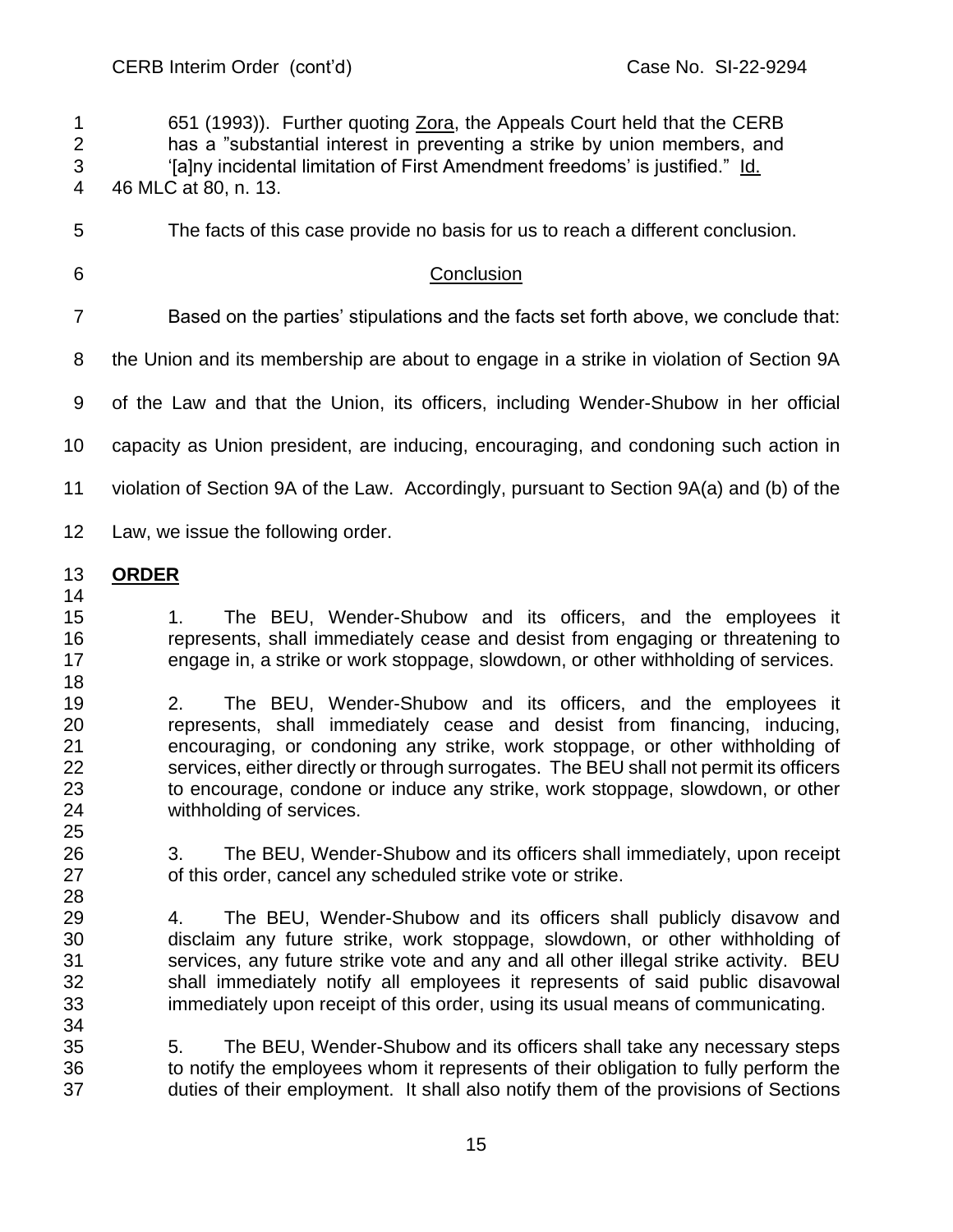9A(a) and (b) of the Law and the contents of this Order, including the obligation to not participate in any form of strike or work stoppage. Such notification shall be completed immediately upon receipt of this order and shall entail all of its usual means of communicating with its bargaining unit members.

 6. The BEU and the School Committee shall bargain in good faith by, among other things, participating fully and in good faith in the in the matters mediations docketed as PS-21-8947 and PS-21-8948 including appearing at and participating in good faith in all upcoming scheduled mediations.

11 7. The BEU and the School Committee shall appear as required either virtually or at the DLR's offices at Lafayette City Center, 2 Ave. de Lafayette, Boston, Massachusetts, for a proceeding to determine compliance with this Order.

- 8. The DLR shall retain jurisdiction of this matter to set further requirements as may be appropriate.
- **SO ORDERED**

COMMONWEALTH OF MASSACHUSETTS COMMONWEALTH EMPLOYMENT RELATIONS BOARD

\_\_\_\_\_\_\_\_\_\_\_\_\_\_\_\_\_\_\_\_\_\_\_\_\_\_\_\_\_\_\_\_\_\_\_\_ MARJORIE F. WITTNER, CHAIR

Ian Albertein

\_\_\_\_\_\_\_\_\_\_\_\_\_\_\_\_\_\_\_\_\_\_\_\_\_\_\_\_\_\_\_\_\_\_ JOAN ACKERSTEIN, CERB MEMBER

\_\_\_\_\_\_\_\_\_\_\_\_\_\_\_\_\_\_\_\_\_\_\_\_\_\_\_\_\_\_\_\_\_\_\_\_

KELLY STRONG, CERB MEMBER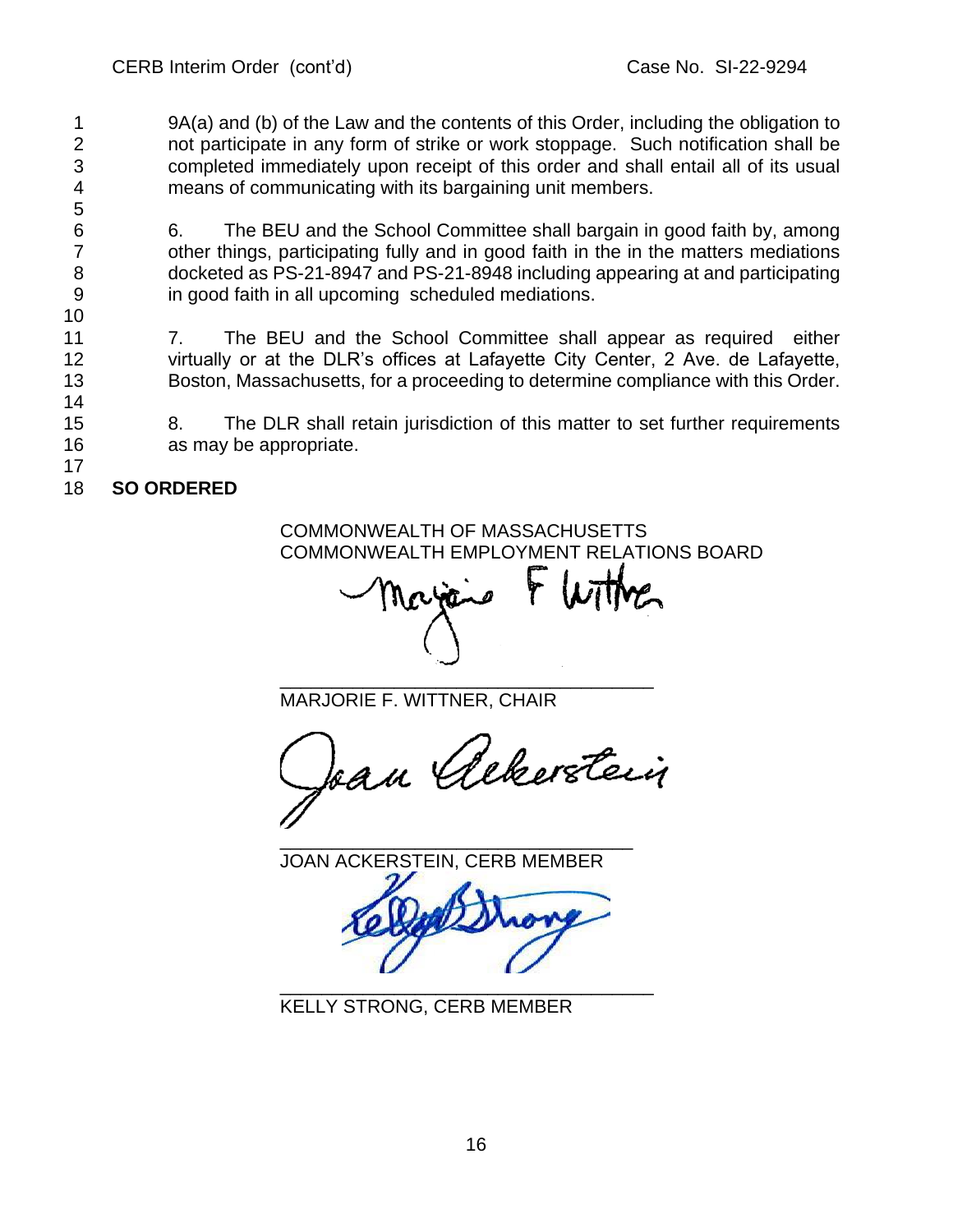# Appendix 1

# **DOCUMENT FOR UNION MEMBERS ONLY, NOT TO BE POSTED**

Ge[n](https://actonmass.org/right2strike)eral Information and Common Concerns regarding Right to Strike Legislation

For inspiration: https://rethinkingschools.org/articles/n[o-more-normal/](https://rethinkingschools.org/articles/no-more-normal/)

| <b>Commonly Asked Questions Under</b><br><b>Current Public Sector MA Strike</b><br><b>Prohibition</b> | <b>Response</b>                                                                                                                                                                                                                                                                                                                          |
|-------------------------------------------------------------------------------------------------------|------------------------------------------------------------------------------------------------------------------------------------------------------------------------------------------------------------------------------------------------------------------------------------------------------------------------------------------|
| Are strikers arrested?                                                                                | No, Massachusetts learned a long time ago<br>that arresting educators was not a good public<br>relations look. The penalty for strikes is<br>typically a monetary one leveled against the<br>union, not individual educators.                                                                                                            |
| Do they lose pay?                                                                                     | If your pay were docked, for full members who<br>help with organizing, the MTA has a strike fund<br>that will reimburse up to one-half of the net pay<br>to a maximum of \$5000 that is available per<br>application. ("Net pay" is the paycheck amount<br>after federal and state taxes and other<br>contributions have been deducted.) |
|                                                                                                       | Negotiations over loss of pay (or not) are also<br>part of the process. Not penalizing participants<br>can be made a condition of coming back to<br>work.                                                                                                                                                                                |
|                                                                                                       | <b>IMPORTANT:</b> you need to be a dues-paying<br>union member who contributed to organizing<br>activity to get funds from the strike fund.                                                                                                                                                                                              |
|                                                                                                       | This is not like a paycheck.                                                                                                                                                                                                                                                                                                             |
|                                                                                                       | The Fund request for financial assistance can<br>only be made for "permanent loss" in wages,<br>after the eligible member has exhausted all<br>formal and legal remedies available to them to<br>recover lost wages.                                                                                                                     |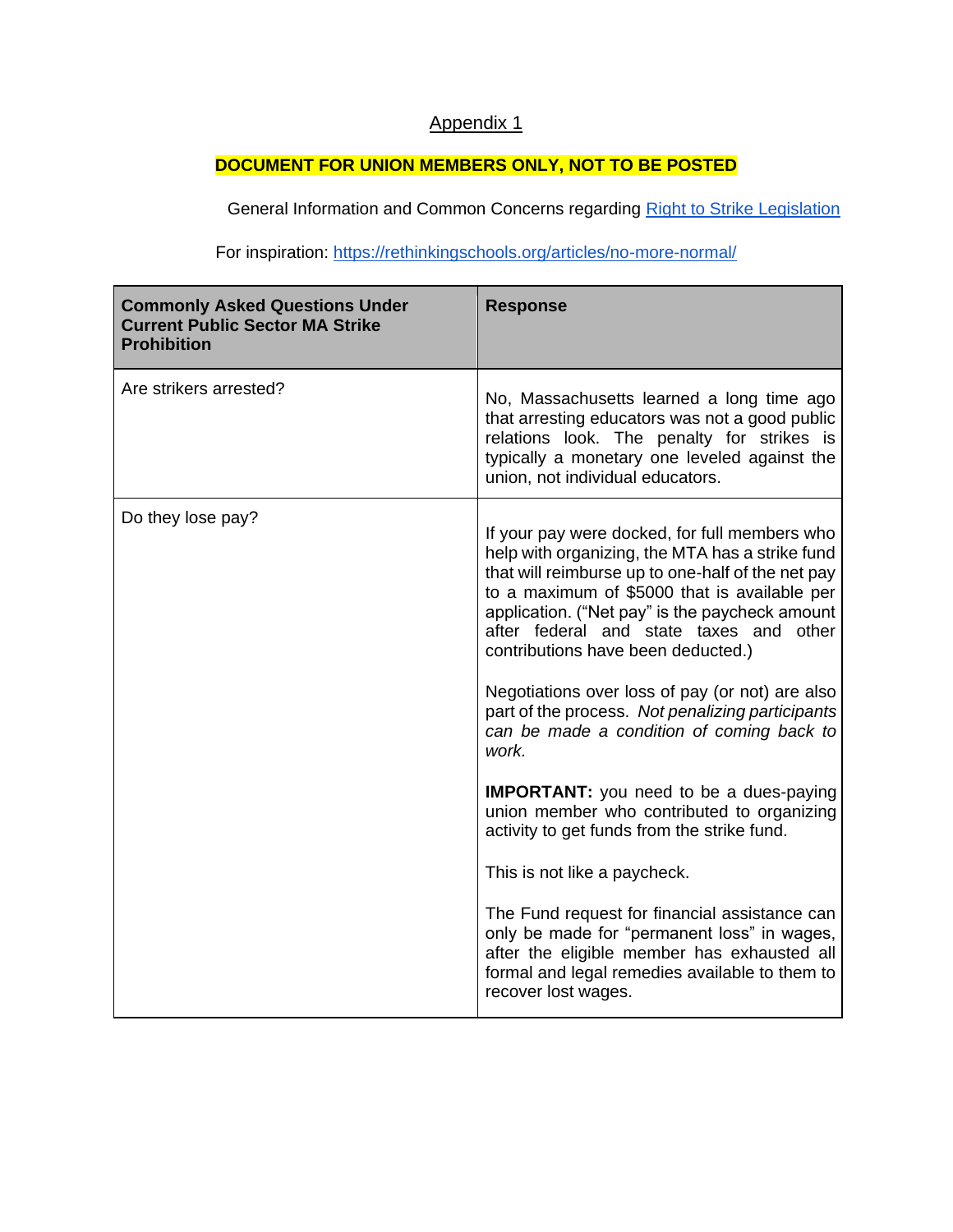| What do strikers say to parents/families? | We, the members of the union, understand that<br>this will place a pressure on parents and<br>students, but we're taking this step because we<br>want the schools to offer the very best to the<br>students. With the conditions and pay that the<br>district is currently proposing, we will continue<br>to lose qualified and experienced |
|-------------------------------------------|---------------------------------------------------------------------------------------------------------------------------------------------------------------------------------------------------------------------------------------------------------------------------------------------------------------------------------------------|
|-------------------------------------------|---------------------------------------------------------------------------------------------------------------------------------------------------------------------------------------------------------------------------------------------------------------------------------------------------------------------------------------------|

|                                                                                               | educators.                                                                                                                                                                                                                                                                                                       |
|-----------------------------------------------------------------------------------------------|------------------------------------------------------------------------------------------------------------------------------------------------------------------------------------------------------------------------------------------------------------------------------------------------------------------|
| Do strikers have to make up the lost days at the<br>end of the year?                          | Possibly - this would be negotiated                                                                                                                                                                                                                                                                              |
| Does a striker risk their job?                                                                | There is power, and protection, in the unity of<br>large numbers of people.<br>In the last three<br>years (Andover, Sharon, Dedham), not one<br>person lost their job, and it's all subject to<br>negotiation. We all come back to work, or we<br>all don't.                                                     |
| What if a teacher doesn't have professional<br>status?                                        | Any return to work would include a negotiated<br>district<br>non-retaliation<br>clause.<br>If the<br>is.<br>threatening anyone's job, we won't end the<br>strike. An injury to one is an injury to all.                                                                                                          |
| Would an educator enter an absence in their<br>school system or notify our school in any way? | No.                                                                                                                                                                                                                                                                                                              |
| Will the union "have our back"?                                                               | Yes. The members and the officers and the<br>statewide union unite, and other district unions<br>support one another too.                                                                                                                                                                                        |
| What are the worst consequences of having a<br>strike?                                        | The district would file an injunction in the courts<br>to halt the strike, the courts (in order to enforce<br>the injunction) would levy a fine against the<br>union (and possibly other parties) in order to<br>apply pressure to the union to end the strike.<br>Short answer: fines levied against the union. |
| How are communities communicated with?                                                        | Through the press, union social media, and on<br>the streets.                                                                                                                                                                                                                                                    |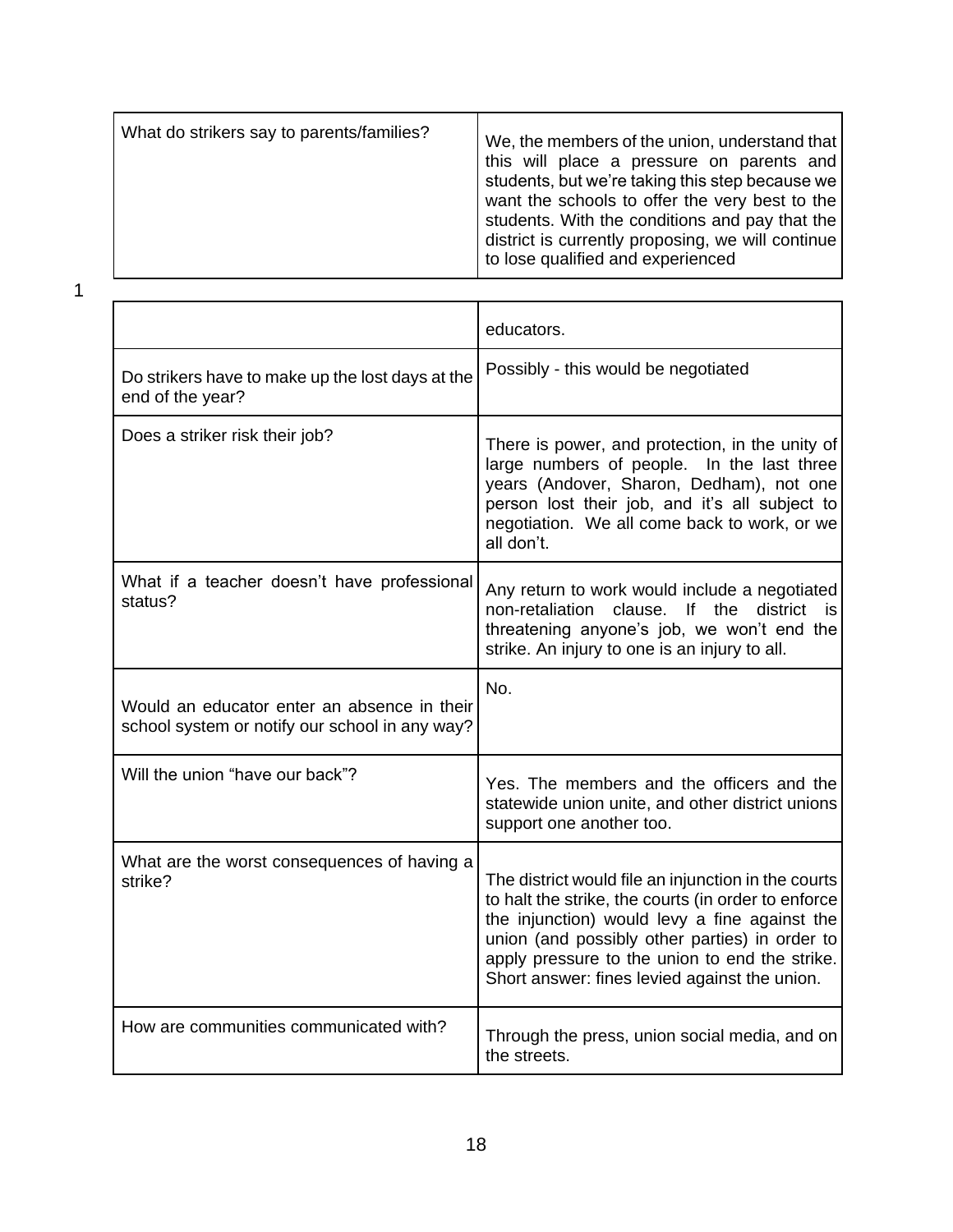| What is expected of staff to do during a strike?                                       | Strikers support the union and the action full<br>time by walking picket lines, and supporting the<br>other ways<br>(communications,<br>strike<br>in<br>planning, and any creative activity members<br>might come up with.)                                                                                                                                                                                                                          |
|----------------------------------------------------------------------------------------|------------------------------------------------------------------------------------------------------------------------------------------------------------------------------------------------------------------------------------------------------------------------------------------------------------------------------------------------------------------------------------------------------------------------------------------------------|
| What will we do to support families who are<br>needing support or who need child care? | We cannot assume responsibility for children.<br>However, in the past, unions have worked with<br>community members to organize services for<br>members, and many community members are<br>willing and able to staff childcare, people's<br>schools, etc.                                                                                                                                                                                            |
| What would it cost for a para to join now?                                             | \$35 per pay period (the dues will be taken out<br>of the last 3 paychecks)                                                                                                                                                                                                                                                                                                                                                                          |
|                                                                                        |                                                                                                                                                                                                                                                                                                                                                                                                                                                      |
| Will a striker lose their teaching license?                                            | In 100 years of unlawful educator strikes in<br>Mass it has never happened (including nurses<br>and related service providers)                                                                                                                                                                                                                                                                                                                       |
| In the past, when do unions typically vote on<br>the action?                           | Strong unions have an ongoing internal<br>communication structure that enables them to<br>find out if a super majority supports going out<br>on strike before they call any vote. If that<br>readiness of the membership has been tallied<br>in a decentralized way, an open vote<br>(nonsecret) is then held very close to the time<br>of the the strike. Otherwise, the district will<br>have time to use anti-worker law to get an<br>injunction. |
| In the past, when do strikes typically start?                                          | Dedham voted on a Thursday night went out<br>on Friday morning. That left the weekend<br>available for negotiations. A deal was reached<br>before another strike day was needed. Unions<br>have to be prepared to stay out in an                                                                                                                                                                                                                     |